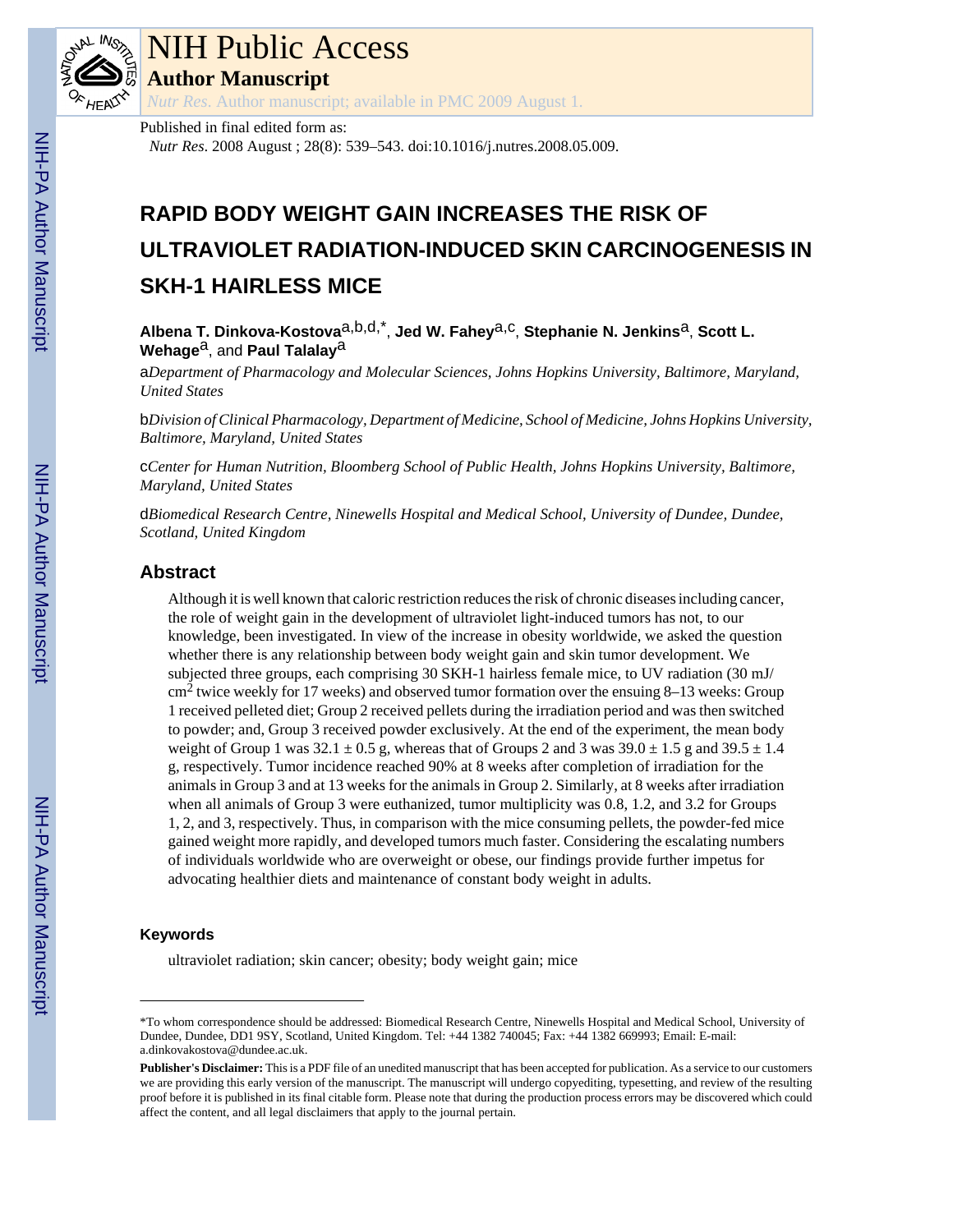## **1. Introduction**

Quantitative determinations of the effects of interventions on tumor development in animal models are frequently confounded by profound changes in food consumption. Even modest caloric restriction is one of the most constant and reproducible methods for suppressing not only tumor development, but also arresting a variety of chronic degenerative diseases. Such restriction also slows the aging process in several phylogenetically diverse species [1,2].

As early as the 1940s, Albert Tannenbaum clearly demonstrated that caloric restriction decreased the incidence of a variety of both spontaneous and chemically induced mouse tumors including those of skin [reviewed in 3] and that there was a direct relationship between the tumor incidence and daily caloric intake [4,5]. Work in the laboratories of Diane Birt and others over the past two decades has led to the identification of a variety of suspected molecular targets involved in inhibition of promotion of skin carcinogenesis by dietary energy production. These include the reduced expression of protein kinase C isoforms in mouse skin, blocking tumor promoter activation of Raf-1 and ERK1 and AP-1 expression, and the strong role of glucocorticoid hormone in mediating these effects in SENCAR mice [6,7].

Conversely, it has long been recognized that in humans obesity and being overweight is associated with chronic diseases, in particular, cardiovascular disease and diabetes, and more recently it has become clear that these conditions increase the risk for several types of cancer, including those of the breast, endometrium, colon, pancreas, liver, stomach, bladder, and kidney [8]. It is now estimated that 14% of all cancer deaths in men and 20% in women are associated with being overweight or obese [9]. Consequently it is surprising that, to our knowledge, only limited information is available on obesity (high body weight) as a potential risk factor for ultraviolet (UV)-induced skin cancer, even though nonmelenoma skin tumors are the most common type of cancer in humans and their main etiological factor, UV radiation, is the most ubiquitous environmental carcinogen. Moreover, skin cancer incidence is increasing steadily, and this increase is expected to continue as a result of depletion of stratospheric ozone, increased exposure to solar radiation, and longer life expectancy [10], emphasizing the urgent and compelling need for detailed knowledge of the potential risk factors.

We have been devising strategies for protection against UV radiation-induced skin cancer using a high risk mouse model originally developed by Lu et al. [11] and Conney et al. [12]. In this model, SKH-1 hairless mice are chronically exposed to low doses of UVB light  $(30 \text{ mJ/cm}^2$ / session twice a week for ~20 weeks) comparable to human outdoor occupational or sunbathing exposures to sunlight - estimated to be in the range of  $50-100$  mJ/cm<sup>2</sup>/day [13]. Although at the end of irradiation the animals are tumor-free, they are at high risk for developing skin cancer. Indeed, during the subsequent 10–15 weeks, nearly all of them develop skin tumors without further exposure to UV radiation. With this model we have shown that daily topical treatment with broccoli sprout extracts as a source of the chemoprotective agent sulforaphane reduced the incidence, multiplicity, and volume of skin tumors by about 50% [14]. In subsequent studies we noted that the rate of appearance of tumors was related to the body weight of the animals. Therefore, we hypothesized that rapid body weight gain may increase the risk for UV radiation-induced skin carcinogenesis. To this end, we examined the relationship between body weight gain and tumor appearance, using a diet that was identical in composition, and differed only in physical presentation (pellets versus powder). The daily food consumption of mice fed powdered diet was ~18% higher than that of mice consuming pellets and not only did the mice gain weight more rapidly with the powder, but there was a striking and contemporaneous correlation between the rate of body weight gain and acceleration of tumor development.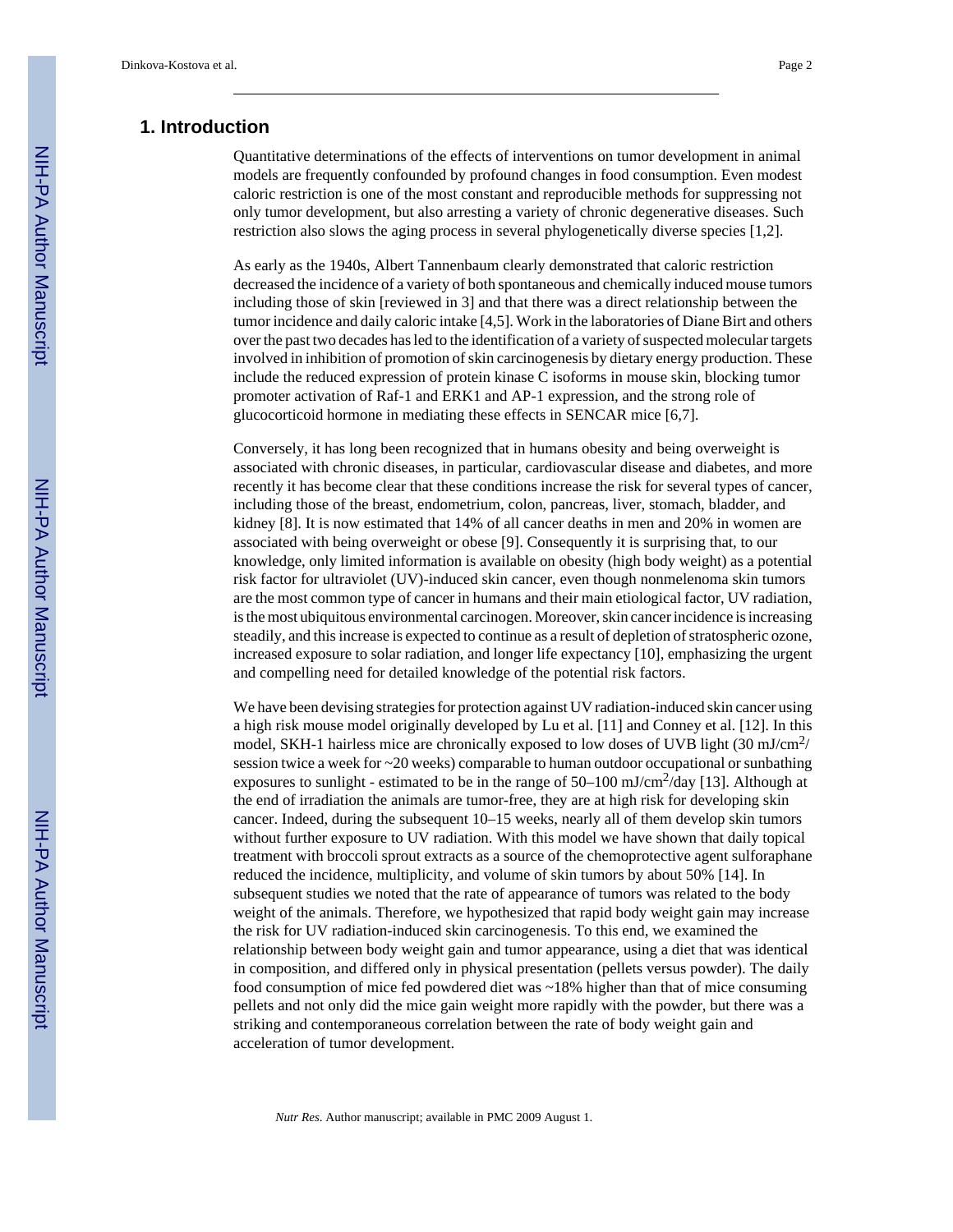## **2. Methods and Materials**

## **2.1 Animals**

Female SKH-1 hairless mice, 5- to 6-week-old, were purchased from Charles River, Wilmington, MA. The animals were maintained in a 12-h light/12-h dark cycle with 35% humidity, and given free access to water and AIN-76A purified diet without antioxidants in a powder or pellet form (Harlan Teklad, Madison WI) throughout the duration of the experiment. Three groups of 30 animals were examined: Group 1 was fed pellets for 30 weeks; Group 2 was fed pellets for 17 weeks and then was switched to powder for 13 weeks, at which time point the experiment was terminated. Group 3 received only powdered diet. The experiment was in compliance with the National Institutes of Health Guidelines, approved by the Johns Hopkins University Animal Care and Use Committee.

#### **2.2. Ultraviolet irradiation and evaluation of skin tumors**

UV irradiation was provided by UV lamps (FS72T12-UVB-HO, National Biological Corporation, Twinsburg, OH) emitting UVB (280–320 nm, 65% of total energy) and UVA (320–375 nm, 35% of total energy). The radiant dose was quantified with a UVB Daavlin Flex Control Integrating Dosimeter and further calibrated with an IL-1400 Radiometer (International Light, Newburyport, MA). After acclimatization for one week, the animals were irradiated twice a week for 17 weeks, with 30 mJ/cm<sup>2</sup>/session. Tumors (defined as lesions > 1 mm in diameter) and body weight were recorded weekly. Tumor volumes were determined by measuring the height, length, and width of each mass that was larger than 1 mm in diameter. The average of the three measurements was used as the diameter and the volume was calculated  $(v = 4\pi r^3/3)$ . Total tumor burden represents the sum of the volumes of all tumors.

#### **2.3. Statistical analysis**

All values reported herein with confidence intervals represent  $\pm 1$  SD from the mean unless otherwise noted. Animal weights were compared using ANOVA, followed by Bartlett's test for homogeneity of variances and Bonferroni post-hoc recalculation of pairwise significance. Tumor incidence was compared using Kaplan-Meier and Cox proportional hazard estimates followed by log rank comparisons to test for differences in incidence. Weekly tumor burden and multiplicity were compared using a pairwise ANOVA model. All comparative statistics were calculated using STATA 10.0 (Stata Corporation, College Station, TX).

## **3. Results and Discussion**

## **3.1. SKH-1 hairless mice with access to powdered diet ad libitum gain weight much more rapidly than their counterparts that are fed pellets**

Initially, the animals were randomized into three groups of 30: two groups (Group 1 and 2) received pelleted diet and one group (Group 3) received powdered diet (non-compressed, nonpelleted form of the same feed). The diet compositions were identical and consisted of (% by weight): protein (17.7), carbohydrate (64.5), and fat (5.2), delivering 3.8 Kcal/g. The actual components of the diets were (g/kg): casein (200.0), DL-methionine (3.0), sucrose (500.0), corn starch (150.0), corn oil (50.0), cellulose (50.0), vitamin mix (10.0), and choline bitartrate  $(2.0).$ 

The average food consumption was  $2.88 \pm 0.19$  g/day/mouse for the animals receiving pellets and  $3.48 \pm 0.14$  g/day/mouse for those receiving powder. At the start of the study, the body weights were essentially the same:  $22.5 \pm 0.4$  g,  $22.8 \pm 0.7$  g, and  $21.1 \pm 1.0$  g for Groups 1, 2, and 3, respectively. Figure 1 shows that the average body weight gain of the two groups (Groups 1 and 2) that were offered pelleted diet was essentially identical  $(29.0 \pm 0.8 \text{ g and } 29.9 \text{ m})$  $\pm$  0.7 g) from the beginning of the study until the end of the irradiation period (17 weeks). In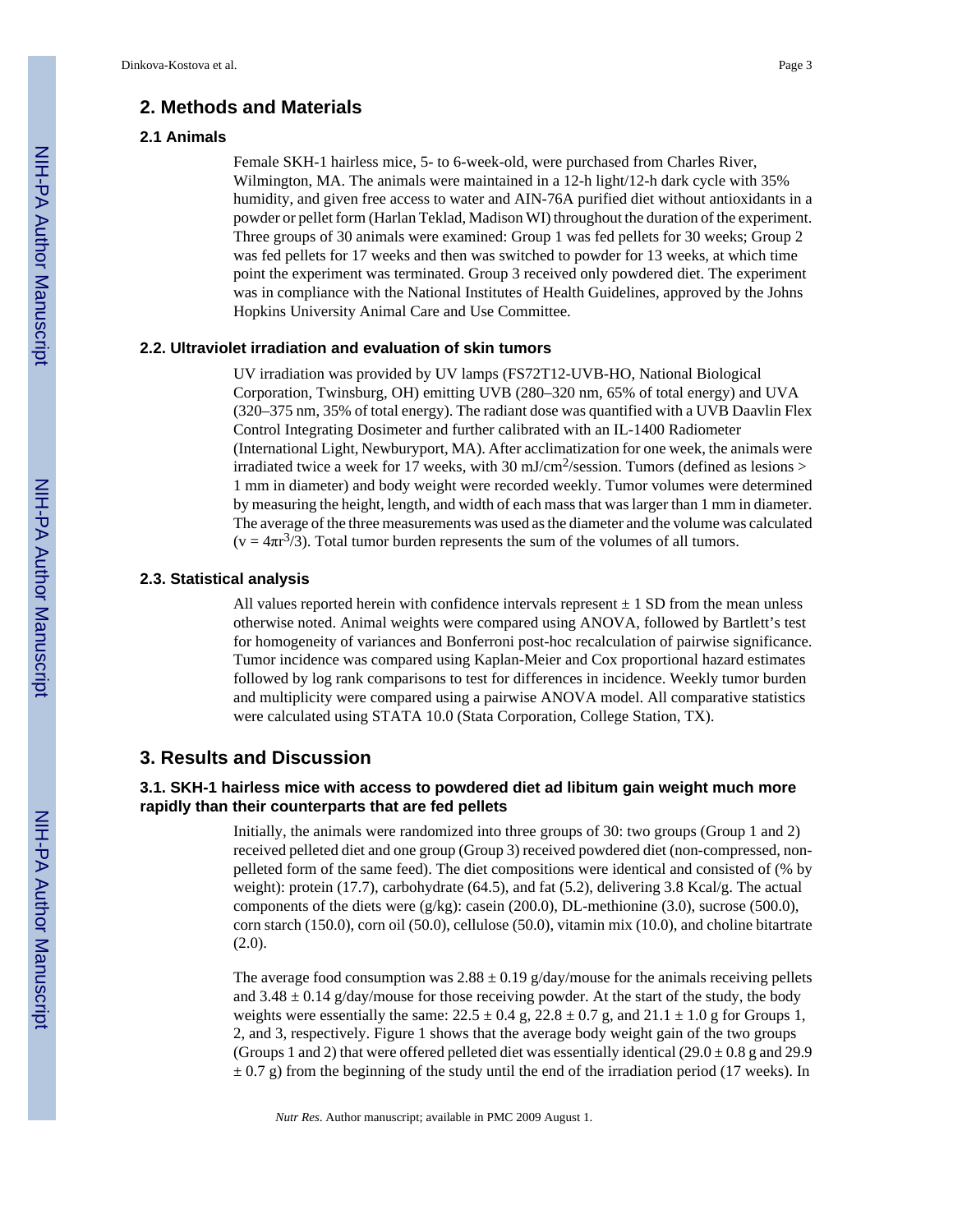contrast, the body weight of the powder-fed mice (Group 3) increased much faster, such that the differences in weight gain were significant (*P*<0.05) by the end of the first week after initiation of the experiment. By the 17<sup>th</sup> week of feeding, the weights were 29.0  $\pm$  0.8 g, 29.9  $\pm$  0.7 g, and 38.7  $\pm$  1.5 g for Groups 1, 2, and 3, respectively. In order to confirm the trend of much more rapid weight gain for the mice receiving powder within the same experimental group, the animals in Group 2 (fed pellets through week 17) were switched to powder. As early as 2 weeks after the switch, the weight of these mice  $(31.5 \pm 0.6 \text{ g})$  was already significantly higher (*P*<0.05) than the weight of the mice that remained on pellets (29.0  $\pm$  0.8 g). Furthermore, at the end of the experiment, the body weight of the animals that were switched to powder was essentially identical to the body weight of the animals that were fed powder throughout the experiment  $(39.0 \pm 1.5 \text{ g}$  and  $39.5 \pm 1.4 \text{ g}$  for Groups 2 and 3, respectively), in sharp contrast to the weight of the mice that remained on pellets (Group 1) which weighed 32.1  $\pm$  0.5 g. The weekly weight gain differences became significantly different only at 18 weeks, and although not always significant at *P*<0.05, the group switched to powdered diet at week 17 (Group 2) consistently gained more weight than did the pellet-fed Group 1. Notably, as shown in Figure 1, the incremental weight gain of the mice that were switched to powder (Group 2) paralleled the weight gain curve, at similar body weight, for the animals that received powder throughout the experiment (Group 3). Overall, there were significant differences in weekly body weight (*P*<0.001) as determined by ANOVA, followed by post-hoc Bonferroni recalculation of pairwise significance.

## **3.2. SKH-1 hairless mice that have ad libitum access to powdered diet develop UV radiationinduced skin tumors much more rapidly than those receiving pellets**

The earliest lesions larger than 1 mm were observed 1 week after the end of the irradiation schedule in all groups (Figure 2A). Even at this early time point however, the tumor incidence for Group 3 (30%) was significantly higher than the tumor incidence for Groups 1 and 2 (10 and 3.3%, respectively), indicating that the animals that were gaining weight rapidly were almost immediately at a higher risk for tumor development than were their "lean" counterparts. Tumor incidence was compared using Kaplan-Meier and Cox proportional hazards transformations of the data (not shown), followed by log-rank comparisons to test for differences between groups. Significance of the  $\chi^2$  test of these overall log-rank comparisons between Groups 1 and 2 was *P*=0.0012, and *P*<0.0001 for the comparison between Groups 1 and 3 and between Groups 2 and 3. Thus, 3 weeks after being switched to the powdered diet, at which time point their body weight had increased significantly (Figure 1), the 16.7% tumor incidence for Group 2 (initially the lowest) already exceeded the 10% tumor incidence for Group 1 (Figure 2A). Indeed, at this time point the tumor incidence for Group 3 was already 53%. Overall, the time point at which at least 50% of the animals had developed tumors correlated with body weight gain and was week 12, week 9, and week 3 for Groups 1, 2, and 3, respectively. Tumor incidence for Group 3 reached 90% 8 weeks after ending irradiation and all animals within this group were euthanized. In contrast, 5 more weeks were required for tumor incidence to reach 90% for Group 2 and even at that time point, when the experiment was terminated, tumor incidence was still below 70% for Group 1. When Groups 2 and 3 were compared, there was a striking correlation between tumor incidence and body weight (Figure 2C). Very importantly, the almost immediate increase in weight gain when switched to powdered diet correlated with more rapid tumor development. This observation suggests that tumors were already initiated and promoted, and that rapid body weight gain stimulated principally tumor growth and progression.

Similarly, tumor multiplicity (Figure 2B) and burden also correlated with body weight gain. As early as 2 weeks after completion of irradiation differences in multiplicity were already significant ( $P<0.05$ ) between Groups 2 and 3. By 3 weeks after irradiation, tumor multiplicity was significantly different (P<0.05) between Groups 1 and 3. Eight weeks after irradiation,

*Nutr Res*. Author manuscript; available in PMC 2009 August 1.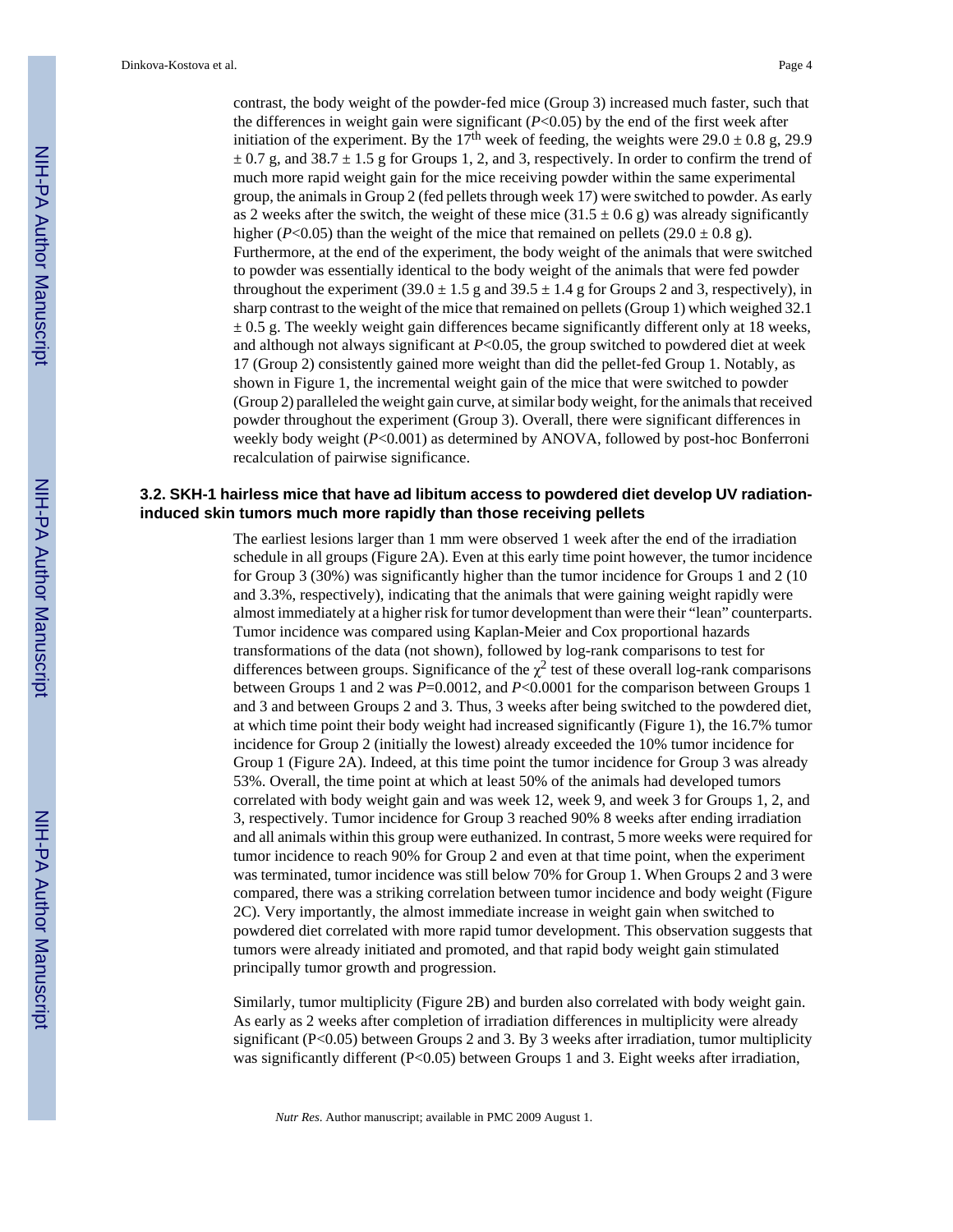tumor multiplicity was 0.8, 1.2, and 3.2 for Groups 1, 2, and 3, respectively. At the end of the experiment, 13 weeks after irradiation, tumor multiplicity was still consistently lower for the animals that were maintained on pellets (2.4 tumors per mouse) compared to those that were switched from pellets to powder (4.2 tumors per mouse). At 8 weeks post-irradiation, when all animals from Group 3 were euthanized, the average tumor burden (the sum of the volumes of all tumors per mouse) was similar for Groups 1  $(2.5 \text{ cm}^3)$  and 2  $(2.4 \text{ cm}^3)$  and significantly lower (P<0.05) compared to Group 3 (15.3 cm<sup>3</sup>).

The exact mechanism(s) by which rapid weight gain increases the rate of tumor development in this model are not clear and require further study. Our findings, however, are supported by the recent recognition that adipocytes are important components of the tumor microenvironment by producing various cytokines and other biologically active factors that promote inflammation and angiogenesis [15,16]. Interestingly, Katiyar and Meeran [17] have reported that obesity exacerbates a number of markers of oxidative stress in the skin of mice that were chronically exposed to UV radiation. Compared to wild-type animals, genetically obese leptin-deficient mice had higher levels of photo-oxidative damage of macromolecules (e.g., lipids and proteins), more severe depletion of antioxidant defenses (e.g., glutathione, catalase), greater activation of MAPK and NF-κB signaling pathways in their skin, and higher levels of circulating pro-inflammatory cytokines, suggesting that obesity could be a risk factor for UV radiation-induced skin carcinogenesis. Conney and his colleagues [18] showed that voluntary exercise or partial lipectomy inhibited UV radiation-induced skin carcinogenesis in the same high-risk animal model. Evaluation of apoptotic indices revealed enhanced apoptosis in the epidermis of the animals that exercised and those that underwent partial lipectomy, and it was suggested that fat cells may secrete substances that inhibit apoptosis in cells with mutations and possibly in developing tumors. In a non-UV induced mouse papilloma model, evidence points towards inhibition of ERK1, and -2 signaling and AP-1 regulation in relation to body weight [6], thus providing additional testable hypotheses for a UV radiation-induced skin carcinogenesis model such as the one utilized here.

The reasons for the higher consumption of powdered diet in comparison with pelleted diet are not clear, and we can only suppose that its intake required less effort (e.g., less climbing and chewing), or that perhaps its physical presentation was more appealing to the animals. It has been observed previously that apparent food consumption in rodents increases and that food utilization decreases with the softness of the diet [19]. It is interesting to note that although the animals fed pellets were not calorically restricted, compared to the animals fed powder, they could probably be considered as having a "limited caloric intake". This is important in view of the fact that most experiments with rodents involve animals that receive pelleted diets and interpretations of the experimental results should take in consideration the dietary intake as a critical factor. In conclusion, our findings imply that: (i) the development of skin tumors is substantially delayed in the lighter mice compared with their heavier counterparts; (ii) this delay is shortened as the body weight gain increases; and (iii) substantial protection against tumor development could perhaps be achieved even in high-risk adults simply by ensuring constant maintenance of their body weight. In view of the escalating numbers of individuals who are overweight and obese worldwide our findings are adding to the increasing justification for controlling these conditions.

## **Acknowledgments**

The work described in this contribution was supported by the American Cancer Society (RSG-07-157-01-CNE and IRG 5800543), the National Cancer Institute (CA06973, CA93780 and CA094076), the Lewis B. and Dorothy Cullman Foundation, and the American Institute for Cancer Research.

*Nutr Res*. Author manuscript; available in PMC 2009 August 1.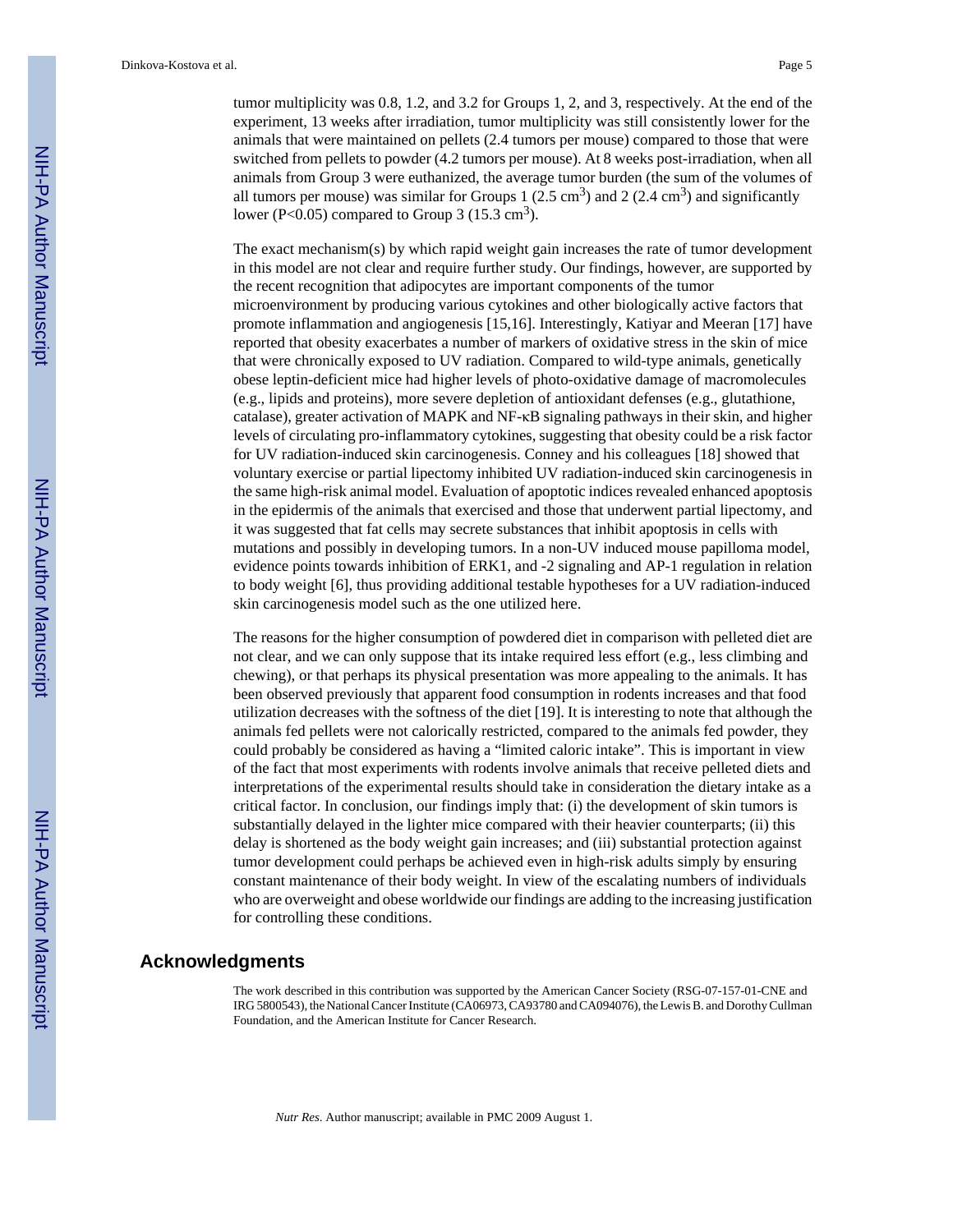## **References**

- 1. Lane MA, Black A, Handy A, Tilmont EM, Ingram DK, Roth GS. Caloric restriction in primates. Ann NY Acad Sci 2001;928:287–295. [PubMed: 11795520]
- 2. Bordone L, Guarente L. Calorie restriction, SIRT1 and metabolism: understanding longevity. Nat Rev Mol Cell Biol 2005;6:298–305. [PubMed: 15768047]
- 3. Tannenbaum A. Effects of varying caloric intake upon tumor incidence and tumor growth. New York Acad Sci 1947;49:5–18.
- 4. Tannenbaum A, Silverstone H. The influence of the degree of caloric restriction on the formation of skin tumors and hepatomas in mice. Cancer Res 1949;9:724–727. [PubMed: 15395906]
- 5. Tannenbaum A, Silverstone H. Nutrition in relation to cancer. Adv Cancer Res 1953;1:451–501. [PubMed: 13057710]
- 6. Stewart JW, Koehler K, Jackson W, Hawley J, Wang W, Au A, Myers R, Birt DF. Prevention of mouse skin tumor promotion by dietary energy restriction requires an intact adrenal gland and glucocorticoid supplementation restores inhibition. Carcinogenesis 2005;26:1077–1084. [PubMed: 15746164]
- 7. Birt DF, Przybyszewski J, Wang W, Stewart J, Liu Y. Identification of molecular targets for dietary energy restriction prevention of skin carcinogenesis: An idea cultivated by Edward Bresnick. J Cell Biochem 2004;91:258–264. [PubMed: 14743386]
- 8. Calle EE, Thun MJ. Obesity and cancer. Oncogene 2004;23:6365–6378. [PubMed: 15322511]
- 9. McMillan DC, Sattar N, McArdle CS. ABC of obesity. Obesity and cancer. BMJ 2006;333:1109– 1111. [PubMed: 17124223]
- 10. Alam M, Ratner D. Cutaneous squamous-cell carcinoma. N Engl J Med 2001;344:975–983. [PubMed: 11274625]
- 11. Lou YR, Lu YP, Xie JG, Huang MT, Conney AH. Effects of oral administration of tea, decaffeinated tea, and caffeine on the formation and growth of tumors in high-risk SKH-1 mice previously treated with ultraviolet B light. Nutr Cancer 1999;33:146–153. [PubMed: 10368809]
- 12. Conney AH, Zhou S, Lee MJ, Xie JG, Yang CS, Lou YR, Lu Y. Stimulatory effect of oral administration of tea, coffee or caffeine on UVB-induced apoptosis in the epidermis of SKH-1 mice. Toxicol Appl Pharmacol 2007;224:209–213. [PubMed: 17188726]
- 13. Diffey BL. Solar ultraviolet radiation effects on biological systems. Phys Med Biol 1991;36:299– 328. [PubMed: 1645473]
- 14. Dinkova-Kostova AT, Jenkins SN, Fahey JW, Ye L, Wehage SL, Liby KT, Stephenson KK, Wade KL, Talalay P. Protection against UV-light-induced skin carcinogenesis in SKH-1 high-risk mice by sulforaphane-containing broccoli sprout extracts. Cancer Lett 2006;240:243–252. [PubMed: 16271437]
- 15. Wellen KE, Hotamisligi GS. Inflammation, stress, and diabetes. J Clin Invest 2005;115:1111–1119. [PubMed: 15864338]
- 16. Albini A, Sporn MB. The tumour microenvironment as a target for chemoprevention. Nat Rev Cancer 2007;7:139–147. [PubMed: 17218951]
- 17. Katiyar SK, Meeran SM. Obesity increases the risk of UV radiation-induced oxidative stress and activation of MAPK and NF-kappaB signaling. Free Radic Biol Med 2007;42:299–310. [PubMed: 17189835]
- 18. Lu YP, Lou YR, Nolan B, Peng QY, Xie JG, Wagner GC, Conney AH. Stimulatory effect of voluntary exercise or fat removal (partial lipectomy) on apoptosis in the skin of UVB light-irradiated mice. Proc Natl Acad Sci USA 2006;103:16301–16306. [PubMed: 17060638]
- 19. Ford DJ. Influence of diet pellet hardness and particle size on food utilization by mice, rats and hamsters. Lab Anim 1977;11:241–246. [PubMed: 926753]

## **Abbreviations**

ANOVA, analysis of variance; AP-1, activator protein-1; UV radiation, ultraviolet radiation.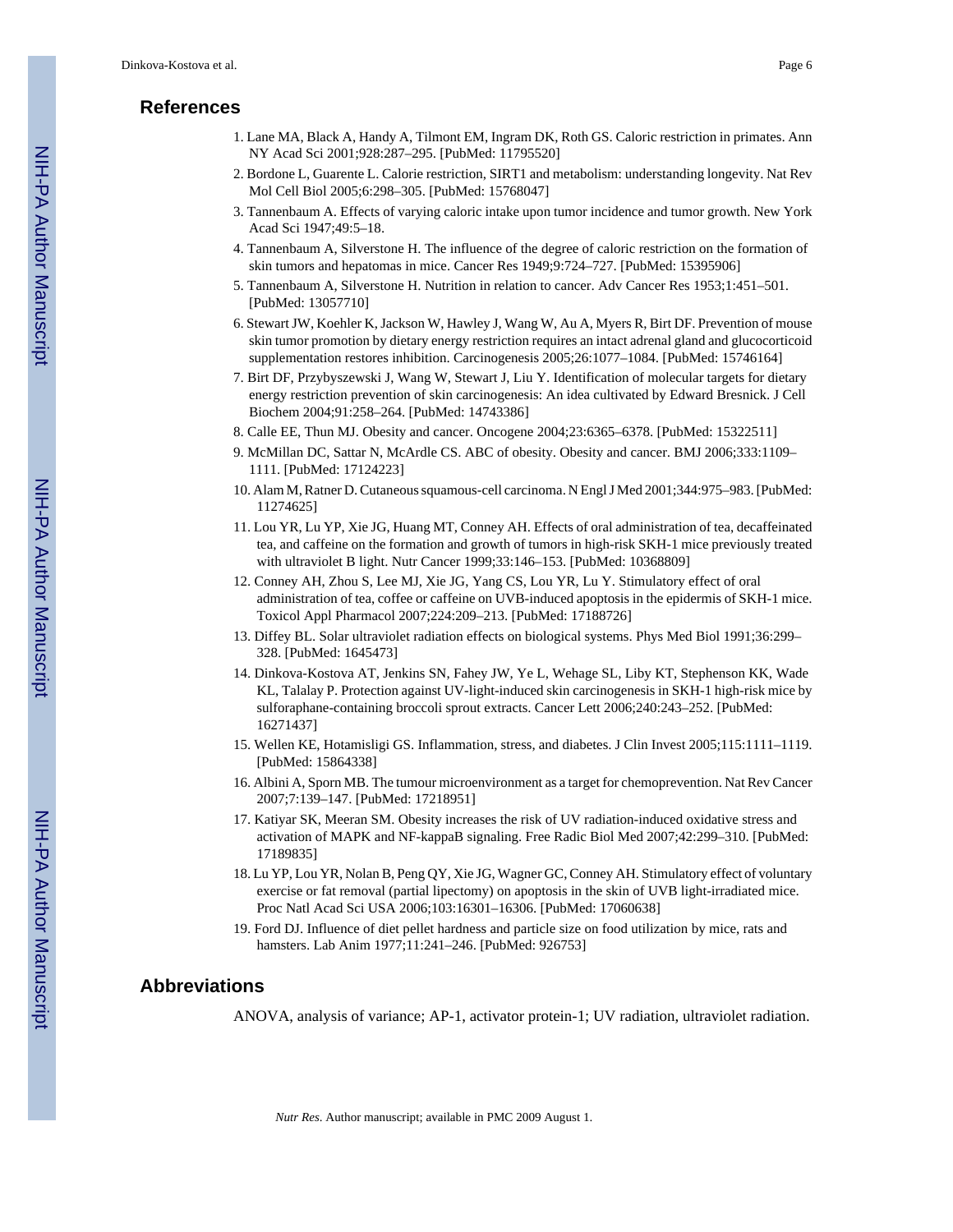

#### **Figure 1. SKH-1 hairless mice fed powdered diet gain weight much more rapidly than their counterparts that are fed pelleted diet**

Female SKH-1 hairless mice were exposed to UVB radiation (30 mJ/cm<sup>2</sup>/session) twice a week for 17 weeks. At the onset of the experiment, when the animals were 5- to 6-week-old, they were divided into three groups of 30 each. All were fed AIN-76A diet (n=30 animals per Group). Group 1 ( $\bullet$ ) was fed pellets for 30 weeks. Group 2 ( $\circ$ ) received pellets for 17 weeks and then were switched to powder for 13 weeks, when the experiment was terminated. Group 3 (■) was fed powder for 24 weeks, at which time point all animals from that group were euthanized. Body weights were monitored weekly and are shown as mean values. The arrow indicates the end of the UV irradiation schedule, which was also the time when the animals

*Nutr Res*. Author manuscript; available in PMC 2009 August 1.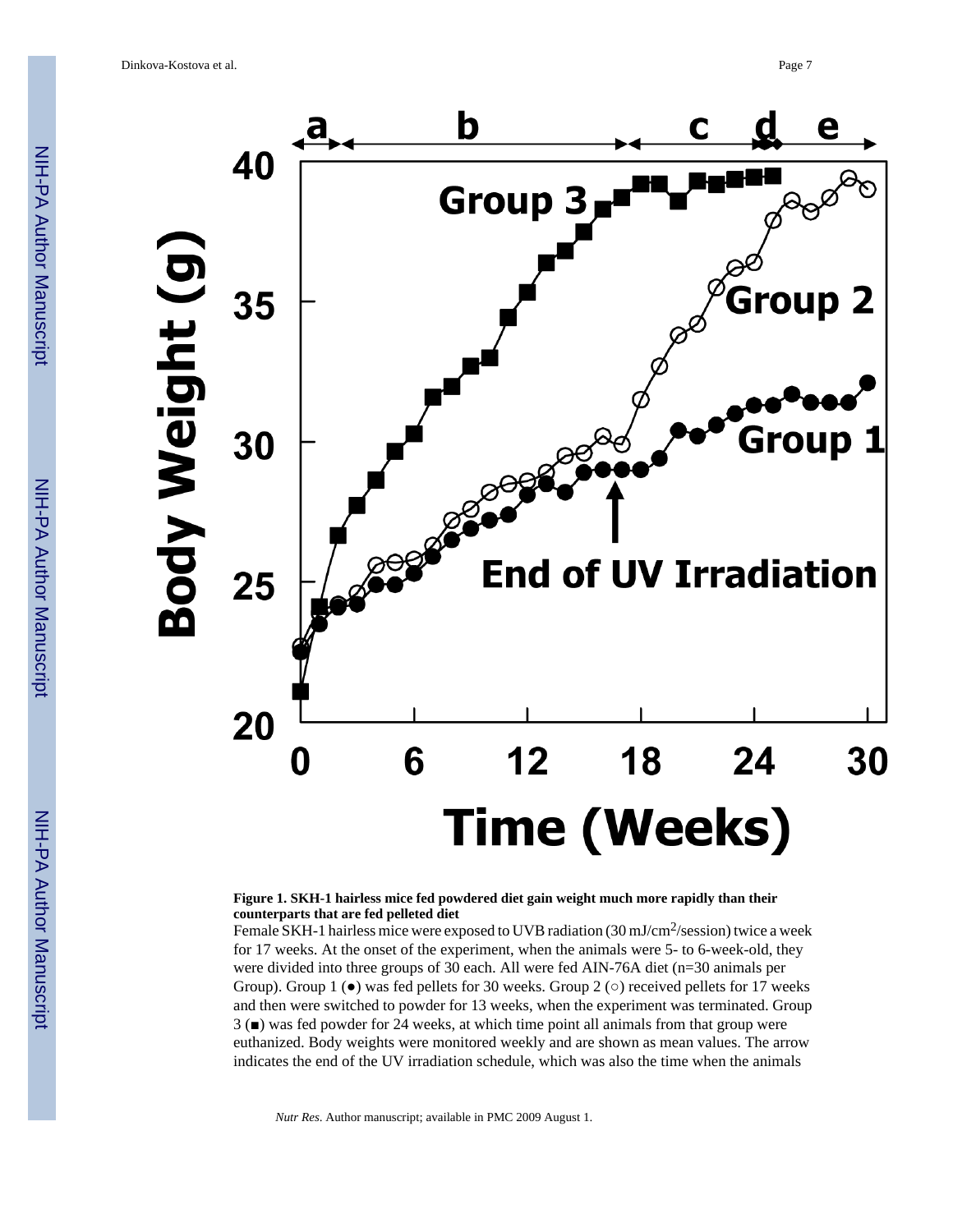Dinkova-Kostova et al. Page 8

from Group 2 were switched from pellets to powder. Note that the animals from Group 2 began increasing their body weight as soon as they were changed to the powder. There were significant differences in weekly body weight (*P*<0.001) as determined by ANOVA, followed by post-hoc Bonferroni recalculation of pairwise significance: (nsd – no significant difference; average weight per mouse); significant differences are indicated by the symbols at the top of the graph: **a-** 1,2>3; **b-** 1,2,3 nsd; **c-** 3>1,2 ; **d-** 3>2>1; **e-**3,2>1; **f-**2>1.